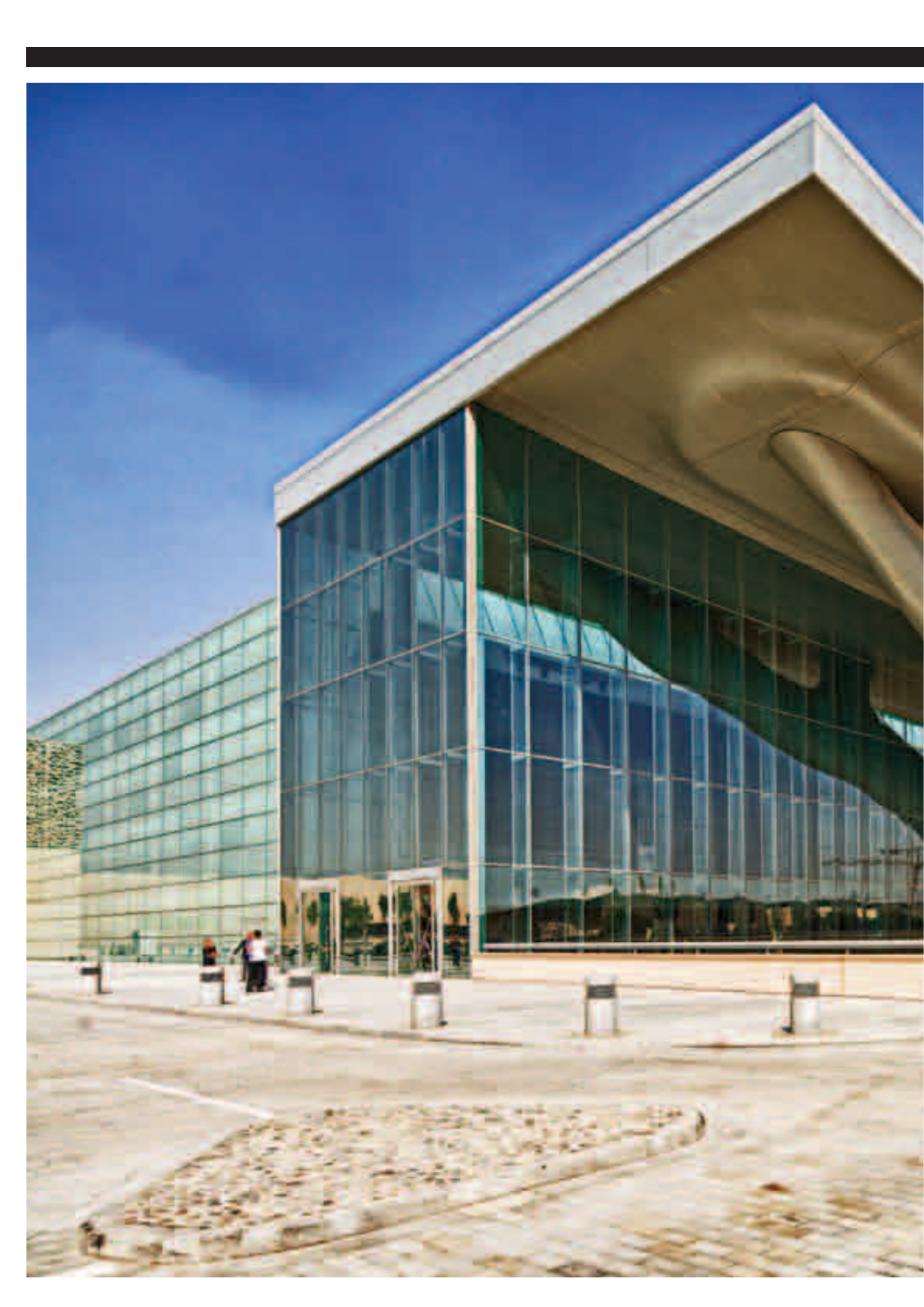# **fundamental change** A STATEMENT ON

 The first of its kind in the world, the US LEED gold-certified Qatar National Convention Centre stands as a beacon for the greener ambitions of this tiny Gulf nation as it transitions from a carbon-based economy to one that is knowledgebased. But is this enough for a country with the world's largest carbon footprint?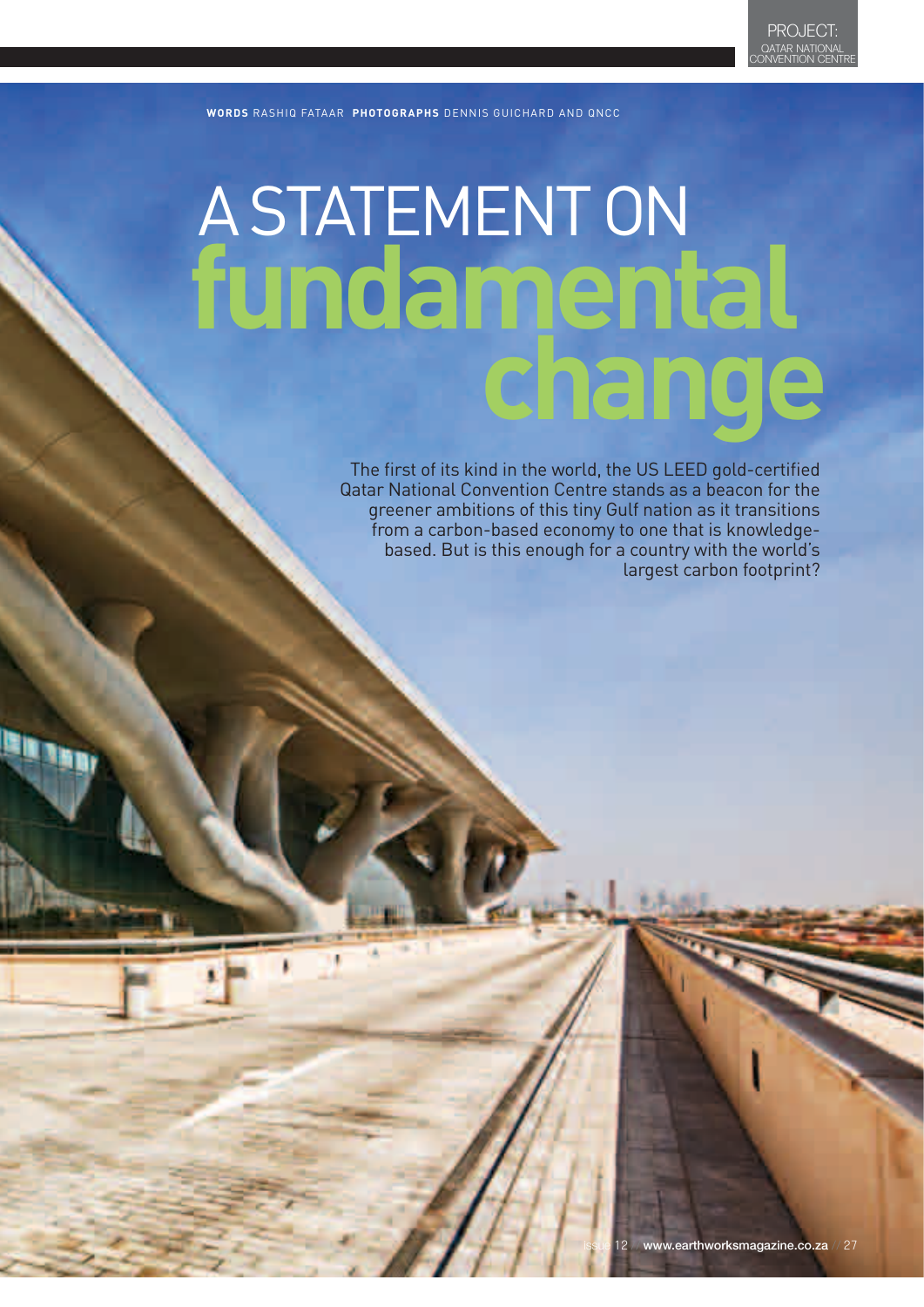

Shaded entrance to rear of convention centre looking over bridge walkway that links it to the Qatar Science and Technology Park (all part of the Qatar Foundation.

n December 2012, when the world descend<br>on the Qatari capital of Doha for the United<br>Nations Conference on Climate Change<br>(COP18/CMP8), they were met by more tha<br>just a convention centre, but by a building which n December 2012, when the world descended on the Qatari capital of Doha for the United Nations Conference on Climate Change (COP18/CMP8), they were met by more than signals the green ambitions of a nation which happens to have the world's highest carbon emissions per capita.

Opened in December 2011, the Qatar National Convention Centre (QNCC) was conceptualised and designed with a focus on sustainability. It is currently touted to be one of the world's "greenest convention centres", since the building is the only convention centre to be built according to gold certification standards on Leadership in Energy and Environment Design (LEED). The LEED rating system is endorsed by the US Green

#### **THE SIDRA TREE: A SYMBOLIC ICON**

With roots that reach deep into the earth, fruit and flowers that nourish and leaves that heal, the Sidra became a beacon of comfort in the harsh desert environment, allowing life to flourish. The Sidra also provided shade and shelter to travelers and scholars, who would escape the desert heat, gather together and share knowledge. Over time, the Sidra came to represent nourishment, strength and courage, as well as learning and growth. In the hearts and the minds of the people of Qatar, the Sidra tree exemplifies perseverance, solidarity and determination. Source: Qatar Foundation

Building Council (USGBC) and assesses the design, construction and operation of buildings.

The sustainability merits includes water efficiency, wastewater drainage efficiency, energy efficiency and the integration of renewable energy systems. The benefit is that the building is approximately 32% more efficient compared to a similarly designed building.

"Sustainability was our focus when developing the construction plans. The building operates efficiently with over  $3500 \text{ m}^2$  of solar panels that provide  $12.5\%$ of QNCC's energy needs while still offering the latest in communication," says engineer Saad Al Muhannadi, vice president of Capital Projects at Qatar Foundation.

The project was commissioned by the Qatar Foundation in 2003 and born out of the vision of her Highness Sheikha Moza bint Nasser, the chairperson of the Foundation, who "saw the opening of a world-class venue to host world's best thought-provoking research and knowledge-based conferences and exhibitions, to bring together the world's best minds to one venue".

The massive 177 000 m² site comprises a vast project and is located within the 2 500 acre Qatar Foundation campus. It includes a 40 000 m² exhibition hall, which can be partitioned into nine separate halls, an outdoor exhibition area of 3 100 m², a 4 000 seat conference hall, a 2 300 seat lyric style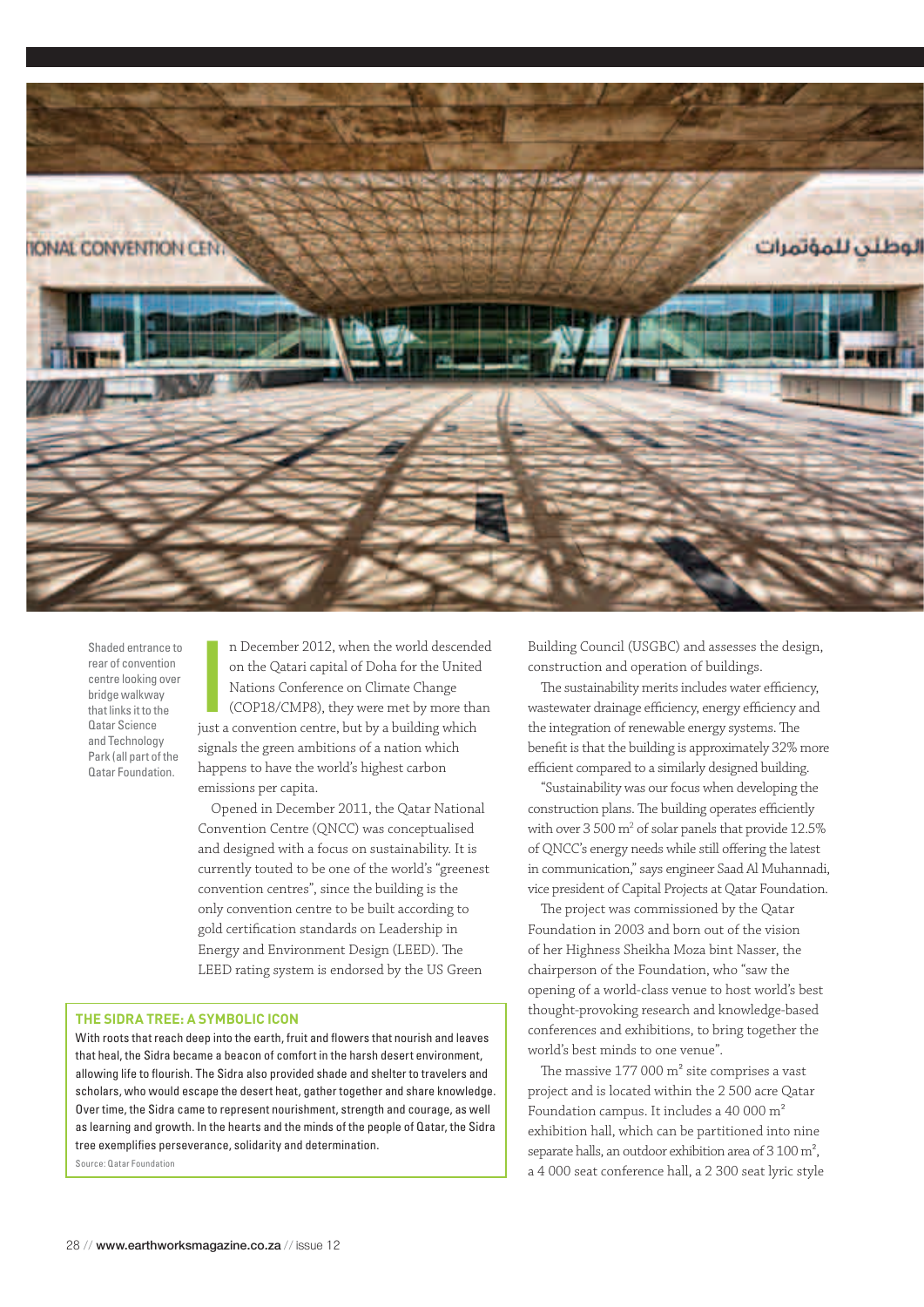theatre, 52 meeting rooms and 13 hospitality and VIP lounges. The complex can host meetings for 10 people to conferences for 10 000 people, as it did during COP18.

"Its sheer size, sensational spaces over three levels and high-tech solutions will undoubtedly set new standards for international competition, placing Doha in the lead," adds Saad.

# **The Sidra tree design**

Renowned Japanese architect Arata Isozaki took inspiration from Qatar's beloved icon, the Sidra tree, which is deeply rooted in the Qatari culture.

According to the Qatar Foundation, "in the Qatari culture, the Sidra tree is the iconic symbol of the country's heritage (and) has grown in the deserts of Qatar for generations". It also features as the logo for the Qatar Foundation.

The result is a spectacular facade resembling two intertwined Sidra trees, 250 metres wide and reaching up 30 metres to support an exterior canopy framing and dominating the gateway to the complex.

The scale of the building was echoed by Kali Taylor, president of Student Energy and a delegate at COP18: "It is absolutely massive! It is the largest convention centre I have ever seen in my life, but I found it quite easy to manoeuvre once I got my bearings. There was also a lot of natural light that was appealing."

#### **Challenges**

Sourcing the required green materials locally to construct the QNCC proved to be a major project in itself, and in the end the majority had to be imported from elsewhere. The associated cost and additional carbon emissions due to the required shipping of materials were considered to be necessary in achieving the LEED gold certification. This challenge may present itself as an economic opportunity for local suppliers to adopt greener methods in producing materials to support LEED

The QNCC car park with its *mashrabiya*  shade facade that helps reduce heat load from direct sunlight but allows free movement of air

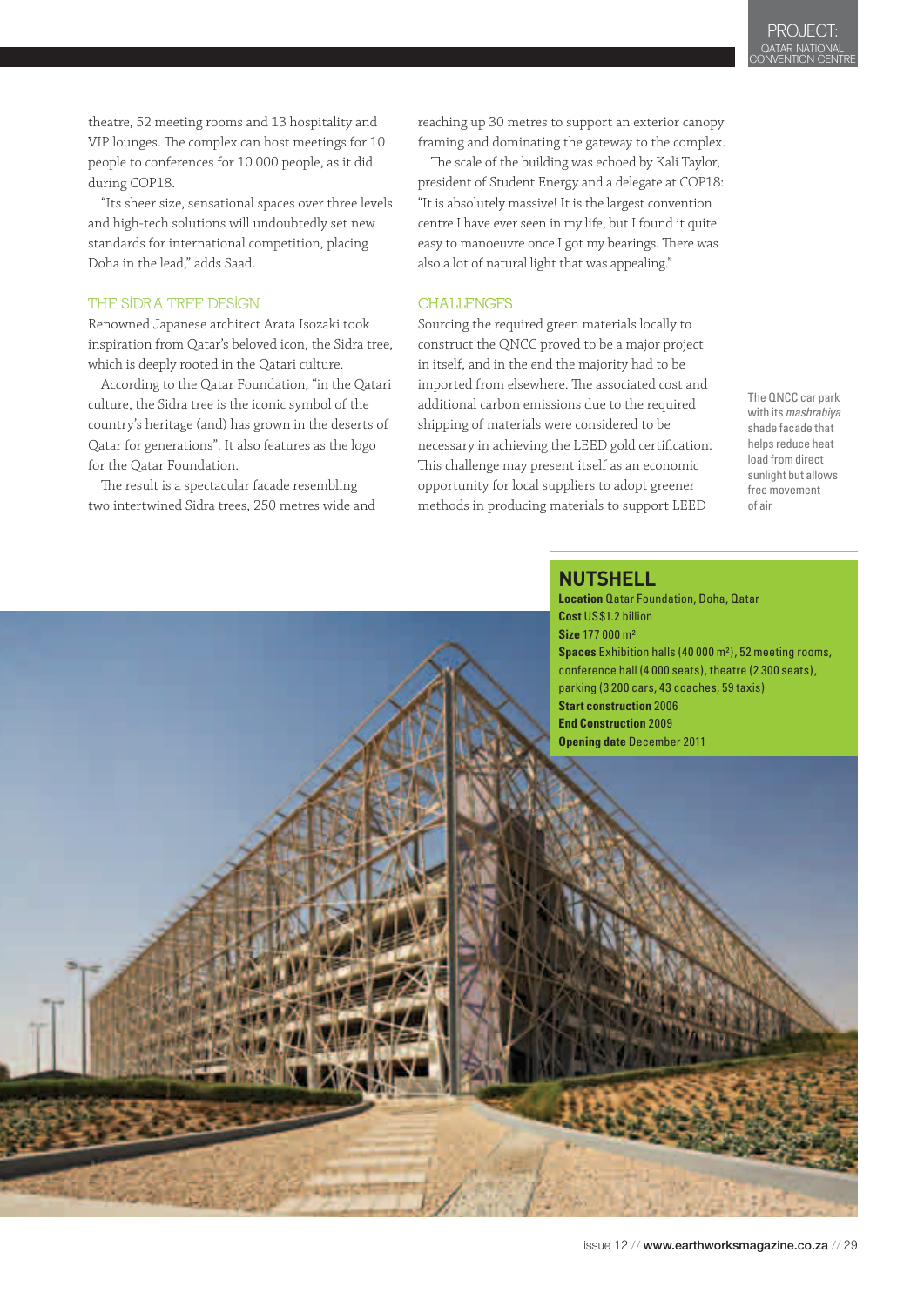#### project: qatar national convention centre







certification for projects in the Gulf region.

The construction of the iconic Sidra tree structure posed another challenge, and required Belgian steelwork specialist Victor Buyck, in addition to the structural engineers Buro Happold, to oversee the complex construction process from start to finish.

01. Photovoltaic panels positioned on the roof

02. QNCC hall

## **WATER**

With an annual rainfall average of approximately 80 mm a year – one of the lowest globally – Qatar faces the risk of severe water shortages for its growing population. With the goal of reducing the usage of potable water, the QNCC has employed a number of initiatives to improve water efficiency.

The use of drinking water for landscape irrigation is eliminated by collecting, filtering and treating greywater on site, and treated greywater is routed to water closets.

A high-efficiency drip irrigation system, which applies water directly to the roots of the plants, results in the use of 30%-50% less water than a typical irrigation system. The irrigation system is further enhanced with a central control, allowing the QNCC to adjust water supply based on evaporation rate of the plants.

## **Sustainability features**

- Full colour LED lighting in the exhibition halls (no metal halide)
- Specially designed roof with 3 676 m² of solar panels
- Wireless convention management system
- Highly efficient water fixtures reducing use of potable water
- A grey water system which conserves and recycles water
- Automated shade devices to shade exterior window walls • Zone-based air control systems to reduce energy consumption
- Occupancy sensors
- Carbon dioxide monitors

efficiency nozzles used to reduce overspray and provide uniform water distribution, and reducedflow water fixtures used to cut down on potable water usage within the building by over 40%.

Also incorporated are water sprays with high

The reduced-flow water fixtures also achieve greater wastewater drainage efficiency in the water closets. In total, the building reduces by 50% its sanitary wastewater drainage and, as a result, also the wastewater generated within the building.

#### **Lowering energy usage**

To lower the electricity demand and minimise energy usage, the building includes integrated energy savings methods through the design of the physical building, as well as that of the heating, ventilation, and air conditioning (HVAC) systems, and lighting.

The walls, ceilings and windows of all spaces are built to ensure maximum insulation of the exterior of the building. The lighting scheme for the project was developed by Light + Design Associates based in the UK, who were tasked with lighting the internal spaces of the building, as well as ensuring that the exterior of the building was illuminated to create an architectural icon for the city.

The exhibition halls were fitted with energyefficient colour LED lighting, and skylights in the roof provide natural lighting, which reduces the energy consumption due to artificial lighting and creates a more pleasing ambience for users.

The lighting design includes controls that balance the use of the skylights with the lighting system, based on the activities taking place in the relevant room or space.

Several HVAC design elements minimise energy usage within the building, e.g. the usage of a variable air volume (VAV) distribution system for meeting rooms and administrative spaces. Automated shelter devices are provided to shade the east and west